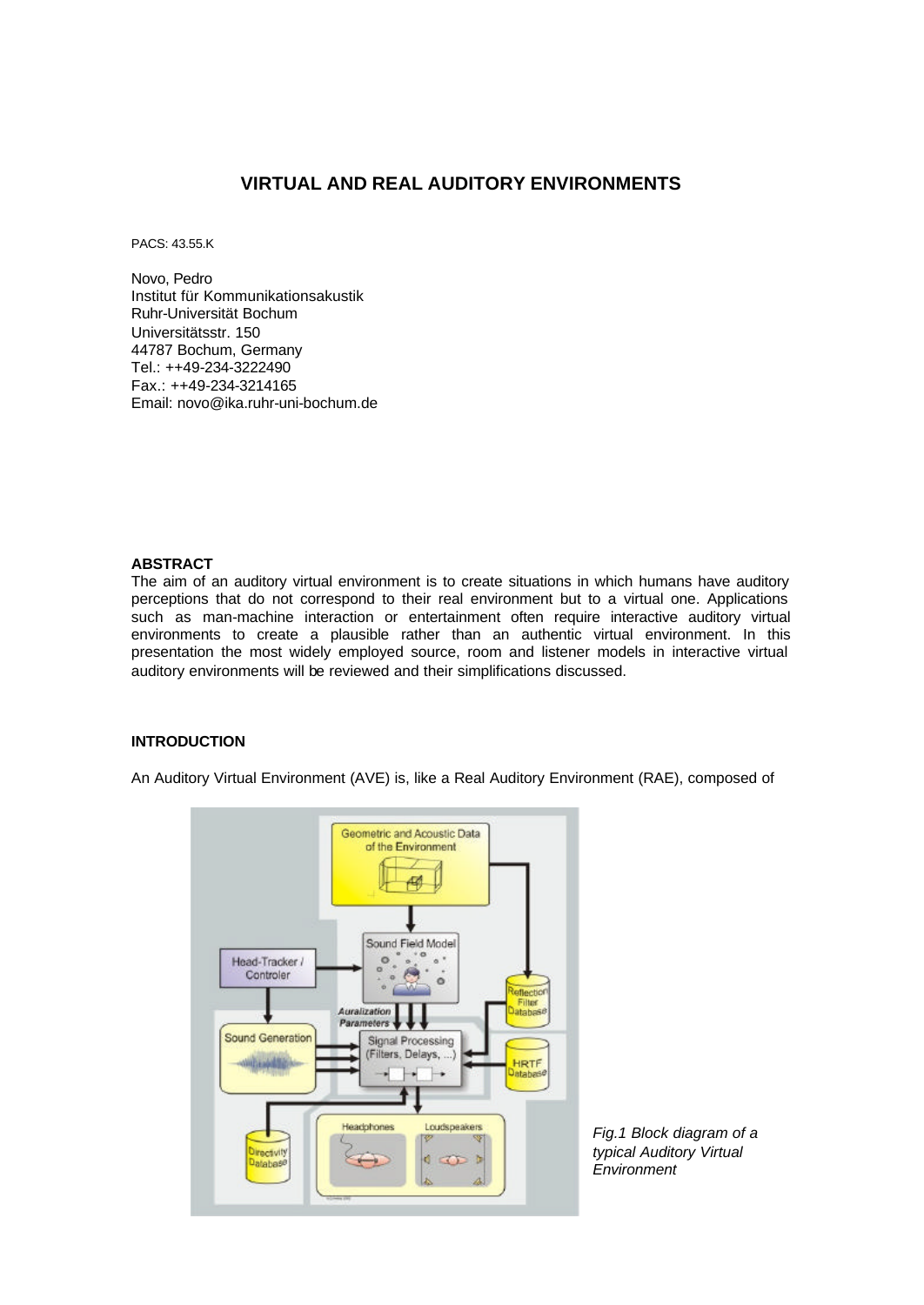a source, a medium and a receiver. Besides, in an AVE there is a signal-processing unit. While in the real world a sound, once generated, propagates through the environment until eventually arriving at the listener, in a virtual environment the signal processing performs the equivalent task. As illustrated in figure 1, the signal-processing unit accesses the audio signal at the sound-source module (sound generation and directivity), filters it with the delays and the effects of boundary reflections calculated in the room module (geometrical and acoustical data of the environment, reflection-filter database and sound-field model) and subsequently filters the result according to the chosen reproduction format (head-related transfer-function database and reproduction formats).

Besides the references given on particular aspects of AVEs throughout this text, the paper by Lehnert and Blauert [1], the paper by Savioja et. al. [2] and the book by Begault [3] constitute a good complement to the short overview presented here.

### **SOUND SOURCES MODELS**

#### Sound Generation

The generation of a digital audio signal can be achieved either by recording or by synthesis. In the former case the audio signal should be recorded under anechoic conditions to make it suitable for reflections to be added. The recorded signal should exhibit a high Signal-to-Noise Ratio to avoid undesirable artefacts in the virtual environment. It should also be recorded as a mono signal, because the sound sources are usually treated as point sources by the room model. Instead of recording, the audio signal can also be synthesised. The physical modelling of the sound source is a powerful approach as it allows adjusting the model parameters in a physically predictable way [4]. When compared to recorded sound, synthesizing requires less data to be transferred, but at the cost of increased computation. An area of present intense research is in haptic-related sounds [5].

### Directivity Models

Directivity models can be implemented using two basic approaches: directional filtering and a set of elementary sources. Directivity models can be used, for example, to model the human head directivity [6] or to model the directivity of musical instruments or loudspeakers [7]. When the radiation pattern of a sound source is not suitable for a point-source approximation as is, for example, the case of a clarinet, several point sources can be used simultaneously. If the filters are to be used in real time applications, simplifications have to be introduced in order to match real-time constraints [8].

### **ROOM MODELS**

#### Room Models

In a bounded space the listener receives both direct sound and the sound reflected from the boundaries. In order to calculate the boundary reflections, an acoustic model of the environment needs to be built. This involves the definition of both the geometry and the acoustic properties of the boundaries. The methods available to model sound propagation in rooms can be divided in three classes: wave-based, statistics-based and ray-based methods [9, 10].

Wave-based methods are the most accurate as the wave nature of sound is preserved in this approach. However, as the wave equation has analytical solutions only for the simplest geometries and boundary conditions, numerical methods have to be employed to solve most problems of practical interest. Among them are the Difference Methods (DM), of which Finite-Difference Time-Domain (FDTD) is a widely used method [11], and Element Methods (EM), of which the Boundary-Element Methods (BEM) and the Finite-Elements Methods (FEM) [12] are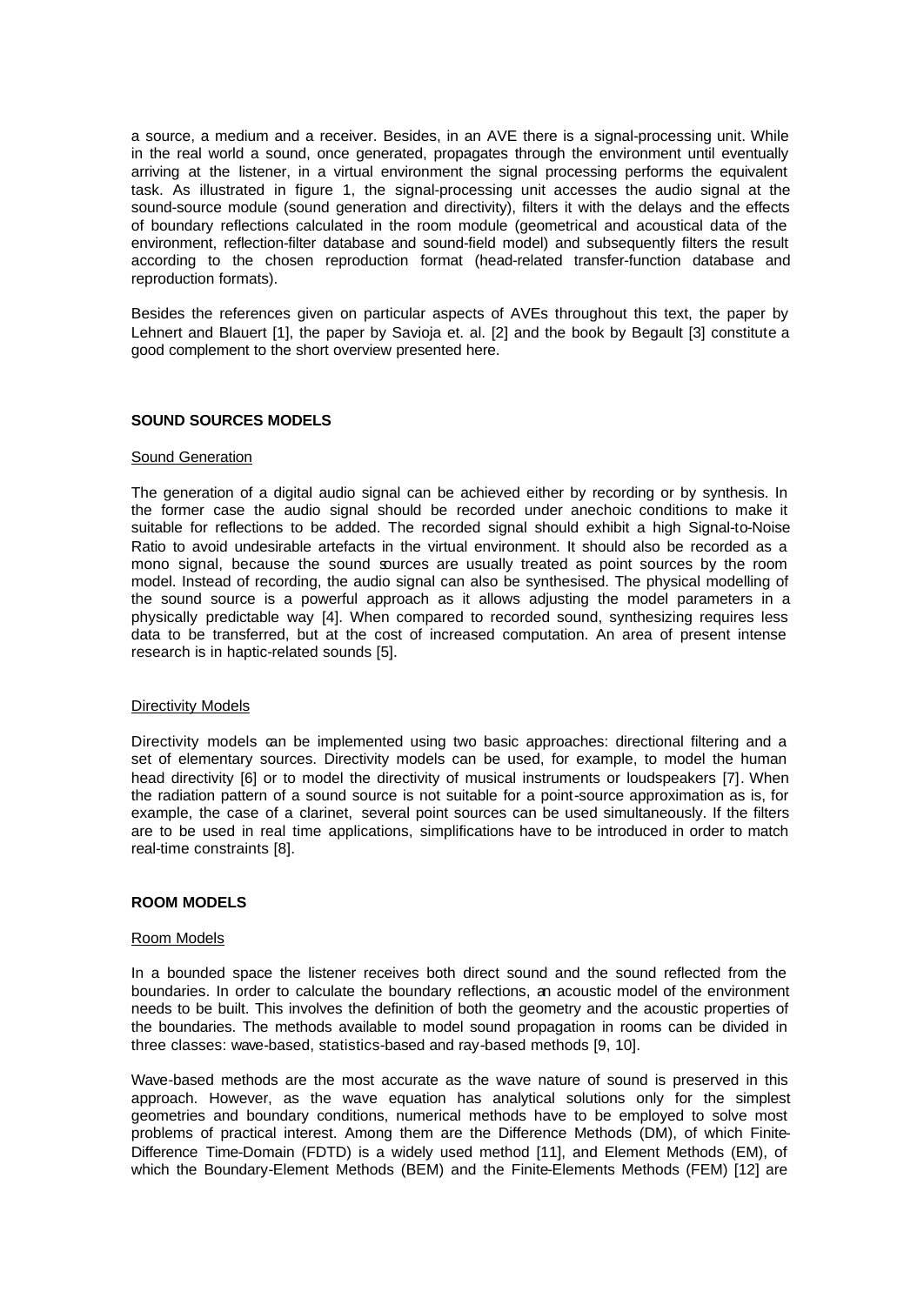the most employed. FEM and BEM are only appropriate for the calculation of low frequencies, due rapid increase in computational requirements as the frequency increases. However neither the DM or the EM methods are suitable to be used in real time systems due to their high computational requirements.

Statistical Methods (SM) such as the Statistical-Energy-Analysis (SEA) method [13] are usually used for noise-level prediction in coupled systems in which sound transmission by structures plays an important factor. However, the output of the SM methods is not adequate for subsequent auralisation, as it does not provide information on individual reflections.

In Ray-based Methods rays substitute waves and geometrical-acoustics rules the propagation of sound. Therefore, phenomena such as interference or diffraction are not easily taken into account. The geometrical approximation is valid when the sound wavelength is small compared with the global dimensions of the surfaces and large compared with their roughness. The most employed Ray-based methods are the Ray-Tracing (RT) [14] and the Image-Source (IS) method [15]. In the RT algorithm the source emit rays, which are reflected at the domain boundaries. The rays are followed throughout the domain until they became attenuated below a specified threshold, leave the domain or reach the listener. The listener is modelled as a detection object and due to its isotropic characteristics a sphere is commonly used. The most used reflection rule is specular reflection, although diffusion can be added at the cost of extra computation [1].

The Image-Source method (IS) performs, like the RT, a geometrical approximation to the sound propagation. The reflection paths from the source to the listener are calculated by sequentially mirroring the sound source against the room boundaries. With this methodology, reflections of any order can be obtained. However, it becomes highly expensive as the order of reflections increases. A hybrid IS/RT method, [16], has been developed to improve efficiency. With this approach the early reflections are calculated by the IS method due to its high accuracy and efficiency in finding early reflections and the late reflections are calculated by the RT method due to its better efficiency in finding higher order reflection paths. The results of the path-finding process (the room impulse response) calculated either by the RT method, the IS method or the hybrid RT/IS method is illustrated in figure 2. The impulse response shown in this figure was calculated using a specular reflection rule, which explains the gaps, observed between reflections.

An alternative to the physical approach consists on a perceptual approach. In this case the reflections (early and late) are adjusted to convey specific auditory perceptions (e.g. room size or source distance) [17, 18].

### Air and Wall Filters

The interaction of a wave front with a boundary is a very complex phenomenon, which depends both on frequency and the angle between the incoming wave and the boundary [19]. For realtime applications simplifications such as an angle independent treatment and neglecting the wave phenomena (scattering and diffraction) are often employed. The absorption of sound by air depends mainly on distance, temperature and humidity. Tables with analytical expressions for the absorption values can be found, for example, in [20].

### Reverberation Modelling

Real-time calculation of a complete room impulse response (as in figure 2) is beyond present computational capabilities. However, if the late reverberant field is assumed as nearly diffuse and the corresponding impulse response exponentially decaying random noise it is possible to calculate the late reverberation without having to calculate it's individual reflections. Reverberation models should exhibit an exponentially decaying impulse response with a dense pattern of reflections to avoid fluttering in the reverberation, a reverberation which decreases as a function of frequency in order to simulate the air-absorption and low-pass-filtering characteristics of the materials and the production of partly incoherent signals at the listeners'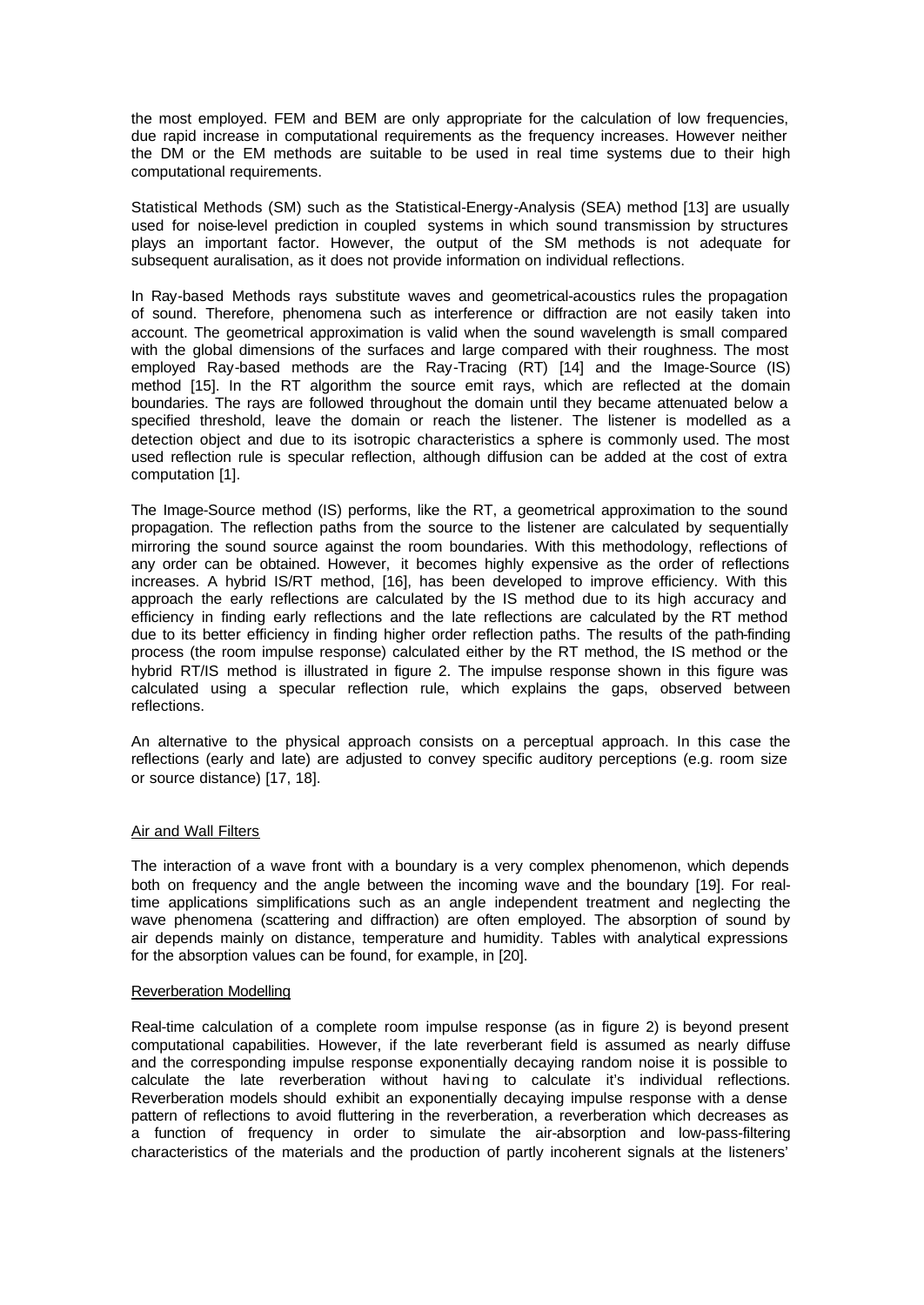ears in order to produce a good spatial impression. Two very good reviews of reverberation models can be found in [21, 22].

### **REPRODUCTION FORMATS**

The formats available for audio reproduction can be divided according to their use or not of Head-Related Transfer Functions (HRTF). An HRTF represents a free-field transfer function from a fixed point in space to a point in the test-person's ear canal [23, 24].

In a headphone system a monophonic time-domain signal is filtered with the left and right HRTFs to create in the listener the perception of a virtual source. The inverse headphones transfer function is also used to deconvolve the signal from the headphones' own filtering. In order to include dynamic cues, such as head movement, a head tracker should be employed.

In a loudspeaker-based system, the monophonic time-domain signal is filtered with the left and right HRTFs and the inverse loudspeaker transfer function is used to deconvolve the signal from the loudspeaker's filtering. Besides, it is also necessary to consider the loudspeaker's ipsilateral and contralateral transfer functions to design the cross-talk cancelling filters. These filters are necessary to cancel the left-loudspeaker signal in the listener's right ear and vice versa. This system limits the listener position to a very reduced area unless a headtracker is used [25]. Also, the listening room should be appropriately damped in order to avoid wall reflections to disturb the signal arriving at the listener's ears.

Within the reproduction formats not using HRTFs the Vector-Based Amplitude Panning (VBAP) [26], Ambisonics [27], Wave-Field Synthesis [28] and ITU 5.1 [29] are the most widely used. The VBAP reproduction method allows arbitrary loudspeakers placement and it uses the principle employed in standard stereo. Ambisonics performs sound field synthesis using spherical harmonics for the decomposition and composition of the sound field. This format can reproduce sounds situated over the 360 degrees of the horizontal plane (pantophonic systems) or over the full sphere (periphonic systems). Wave-field synthesis aims to reproduce the wavefield over the entire space. Unlike the previous methods, Wave-Field Synthesis does not limit the listener to a particular listening spot, although its set up requires a considerable number of loudspeakers. This format is presently subject to intensive research and it promises to be the next breakthrough in audio reproduction.

### **SIGNAL PROCESSING**

Having described the main components of an AVE the focus turns now to the signal-processing module. Figure 3 illustrate the transformations undergone by a sound-source signal, which suffers two reflections before it arrives at the listener (g represents gains and  $Z<sup>n</sup>$  represents a delay). The stage 7 of the block diagram is dependent on the chosen reproduction format. In this example HRTFs filters are employed.

There is also the possibility of using a pre-recorded or a pre-computed impulse response. This approach has the advantage of allowing the use of real impulse responses, which are interpolated in real time for positions and orientations not present in the database [30]. It has, however, the disadvantages of requiring a huge storage capability and not allowing real-time modifications of the source, room or listener parameters.

Whatever approach is chosen, the "smootheness" and the "responsiveness" of the system are critical of a real time AVE. Responsiveness is related to delay with which the system responds to an action of the subject. Smoothness is related with the refresh rate with which the auralization unit takes account of a changing auditory scenario [24, 31]. The parallelization of the signal processing is a possible strategy to speed-up the calculations. However, care should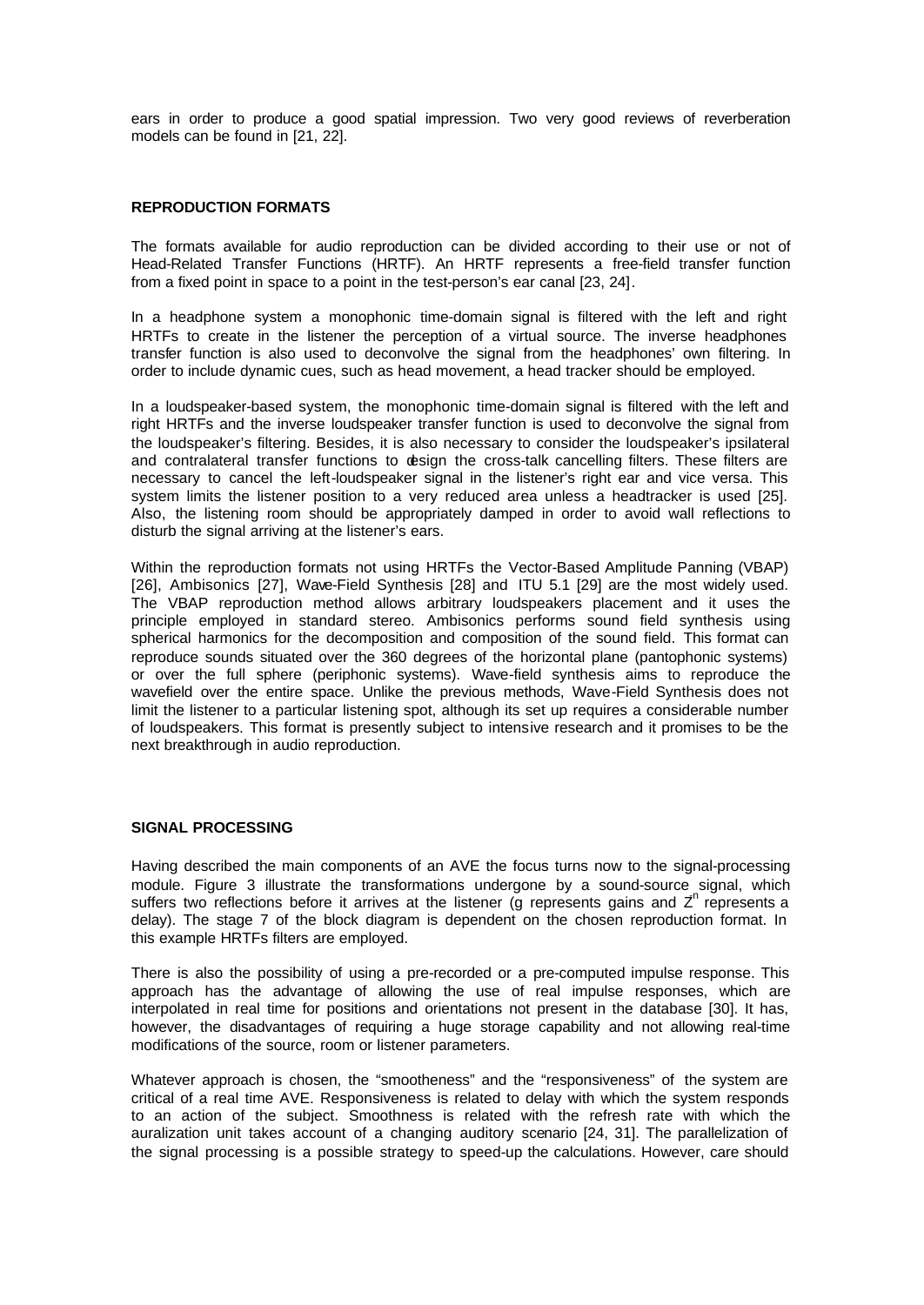be taken that the benefits gained in performance are not offset by the communications overhead inherent to a parallelisation.



*Figure 2 Simulated room impulse response Fig. 3 Spatial and Block diagram of a* 

*second order auralization unit* 

#### **CONCLUSIONS**

Auditory virtual environments replicate real auditory environments by creating models for sound sources, propagation medium, and listener characteristics. In a virtual environment the signal processing module performs what in a real environment is performed by the laws of physics: the propagation of the audio signal through the environment. Different approaches are available for source, medium and listener models. However, for most applications real-time processing constraints the models selection and the simplifications imposed. Areas with a great research potential include multimode interactions and further development of methods to judge the quality of a simulation.

### **LITERATURE**

[1] H. Lehnert and J. Blauert, "Principles of Binaural Room Simulation", *Appl. Acoust.*, vol. 36, pp. 259-291, 1992.

[2] L. Savioja, J. Huopaniemi, T. Lokki, R. Väänänen, "Creating Interactive Virtual Acoustic Environments", *J. Audio Eng. Soc.*, vol. 47, No.9 pp. 675-705 (1999 Sept.).

[3] D. Begault, "*3-D Sound for Virtual Reality and Multimedia",* Academic Press, Cambridge, MA, 1994.

[4] J. O. Smith, "Physical Modeling Synthesis Update", Comput. Music J., vol.20, pp.44-56, 1996.

[5] R. P. Wildes and W. A. Richards. "Recovering material properties from sound", In Whitman Richards, editor, *Natural Computation*, Cambridge,Massachusetts, The MIT Press, 1998.

[6] J. Huopaniemi, K. Kettunen, and J. Rahkonen, "Measurement and Modeling Techniques for Directional Sound Radiation from the Mouth", in Proc. IEEE Workshop on Applications of Signal Processing to Audio and Acoustics (WASPAA'99),New Paltz, NY, Oct. 1999.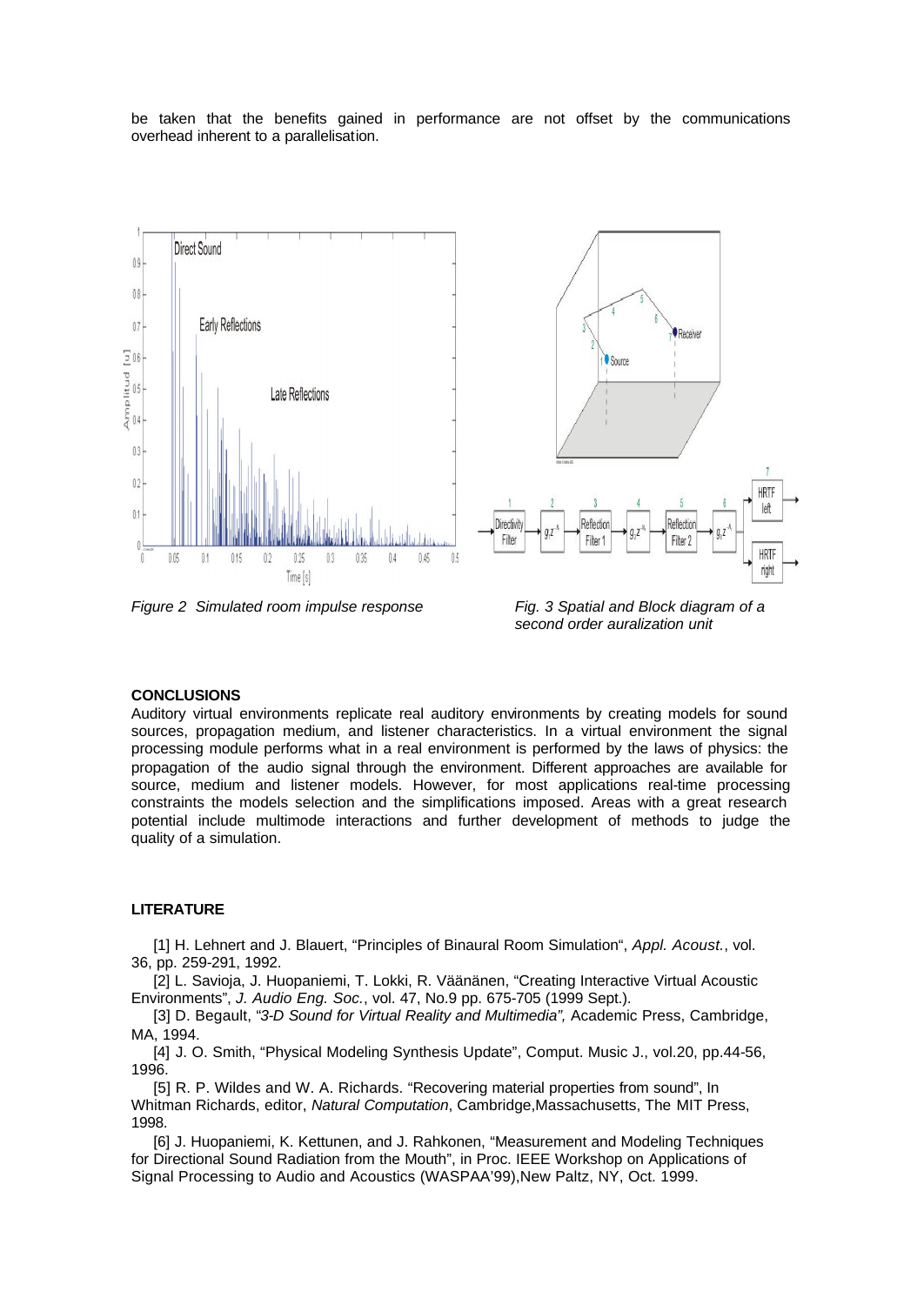[7] J. Meyer, *Acoustics and the Performance of Music,* Verlag das Musiknstrument, Frankfurt/Main, Germany, 1978.

[8] J. Huopaniemi, M. Karjalainen, V. Välimäki and T. Huotilainen, "Virtual Instruments in Virtual Rooms – A Real Time Binaural Room Simulation Environment for Physical Models of Musical Instruments", in *Proc. Int. Computer Music Conf. (ICMC' 94) pp. 455-462, Aarhus, Denmark, Sept. 1994 Sept.*

[9] H. Kuttruf, "Sound Field Prediction in Rooms", in *Proc. 15th Int. Congr. on Acoustics (ICA '95)* pp. 545-552 Trondheim, Norway, June 1995.

[10] A. Pietrzyk, "Computer Modeling of the Sound Field in Small Rooms", in *Proc. AES15th Int. Conf. on Audio and Acoustics on Small Spaces,* pp. 24-31, Copenhagen, Denmark, Oct 1998.

[11] D. Botteldooren, "Finite Difference Time Domain Simulation of Low-Frequency Room Acoustic Problems", *J. Acoust. Soc. Am.*, vol.98, pp. 3302-3308, 1995.

[12] M. Kleiner, B.-I. Dalenbäck, and P. Svensson, "Auralization- An Overview", *J. Audio Eng. Soc.*, vol. 41, pp. 861-875, Nov.1993.

[13] R. Lyon and R. Dejong, "Theory and Applications of Statistical Energy Analysis", 2<sup>nd</sup> ed. Butterworth-Heinemann, Newton, MA, 1995.

[14] A. Kulowski, "Algorithmic Representation of the Ray Tracing Technique", Appl. Acoust., vol. 18, pp. 449-469,1985.

[15] J.Borish, "Extension of the Image Model to Arbitrary Polyhedra", *J. Acoust. Soc. Am.*, vol. 75, pp. 1827-1836, 1984.

[16] M. Vorländer, "Simulation of the Transient and Steady State Sound Propagation in Rooms using a New Combined RayTracing/Image Source Algorithm", *J. Acoust. Soc. Am.*, vol. 86, pp. 172-178, 1989.

[17] R. Pellegrini "Perception-Based Room Rendering for Auditory Scenes", *109th Convention of the Audio Engineering Society, Los Angeles, preprint 5229, 2000.*

[18] J. Jot, "Spatialisateur", Multimedia Systems, no. 1, 1999.

[19] J. Huopaniemi, L.Savioja, and M.Karjalainen, "Modelling of Reflections and Air Absorption in Acoustical Spaces - A Digital Filter Design Approach", in *Proc. IEEE Workshop on Applications of Signal Processing to Audio and Acoustics* (WASPAA'97), New Paltz, NY, Oct. 1997.

[20] H. Bass, and H.J. Bauer, "Atmospheric Absorption of Sound: Analytical Expressions", *J. Acoust. Soc. Am.*, vol. 52, pp. 821-825,1972.

[21] W. Gardner, "Reverberation Algorithms", in *Applications of Digital signal Processing Algorithms to Audio and Acoustics*, pp. 85-131, M.Karhs and K. Brandeburg, Eds., Kluwer Academic, Boston, MA, 1997.

[22] B. Blesser, "An Interdisciplinary Synthesis of Reverberation Viewpoints", *J. Audio Eng. Soc.* vol. 49, No.10 pp. 867-903, October, 2001.

[23] H. Moller, M.F. Sorensen, D. Hammershoi, and C.B. Jensen, "Head Related Transfer Functions of Human Subjects", *J. Audio Eng. Soc.*, vol. 43, pp. 300-321, May, 1995.

[24] J. Blauert, *"Spatial Hearing, The Psychophysics of Human Sound Localization"*, MIT Press, 1997.

[25] W.G. Gardner "*The virtual Acoustic Room"*, Master Science Thesis, MIT,1992.

[26] V. Pulkki "Virtual sound source positioning Using Vector Based Amplitude Panning". *J. Audio Eng. Soc.*, vol.45, no.6, pp. 456-466, 1997

[27] D. Malham and A. Myaat, "3-D Sound Spatialization Using Ambisonic Techniques", *Comp. Music J.*, vol.19, no. 4, pp. 58-70, 1995.

[28] A.J. Berkhout, "A Holographic Approach to Acoustic Control", *J. Audio Eng. Soc.*, vol. 36, pp. 977-995, 1988.

[29] Rec. ITU-R BS.775 "Multichannel stereophonic sound systems with and without accompanying picture", 1994.

[30] R. Pellegrini, *"A Virtual Reference Listening Room as an Application of Auditory Virtual Environments"*, Ph.D. Thesis, dissertation.de, Berlin, 2002.

[31] E. Wenzel, "Analysis of the Role of Update Rate and System Latency in Interactive Virtual Acoustic Environments", presented at the 103<sup>rd</sup> Convention of the Audio Engineering Society, *J. Audio Eng. Soc. (Abstracts)*, vol. 45, pp. 1017, 1018, preprint 4633, Nov. 1997.